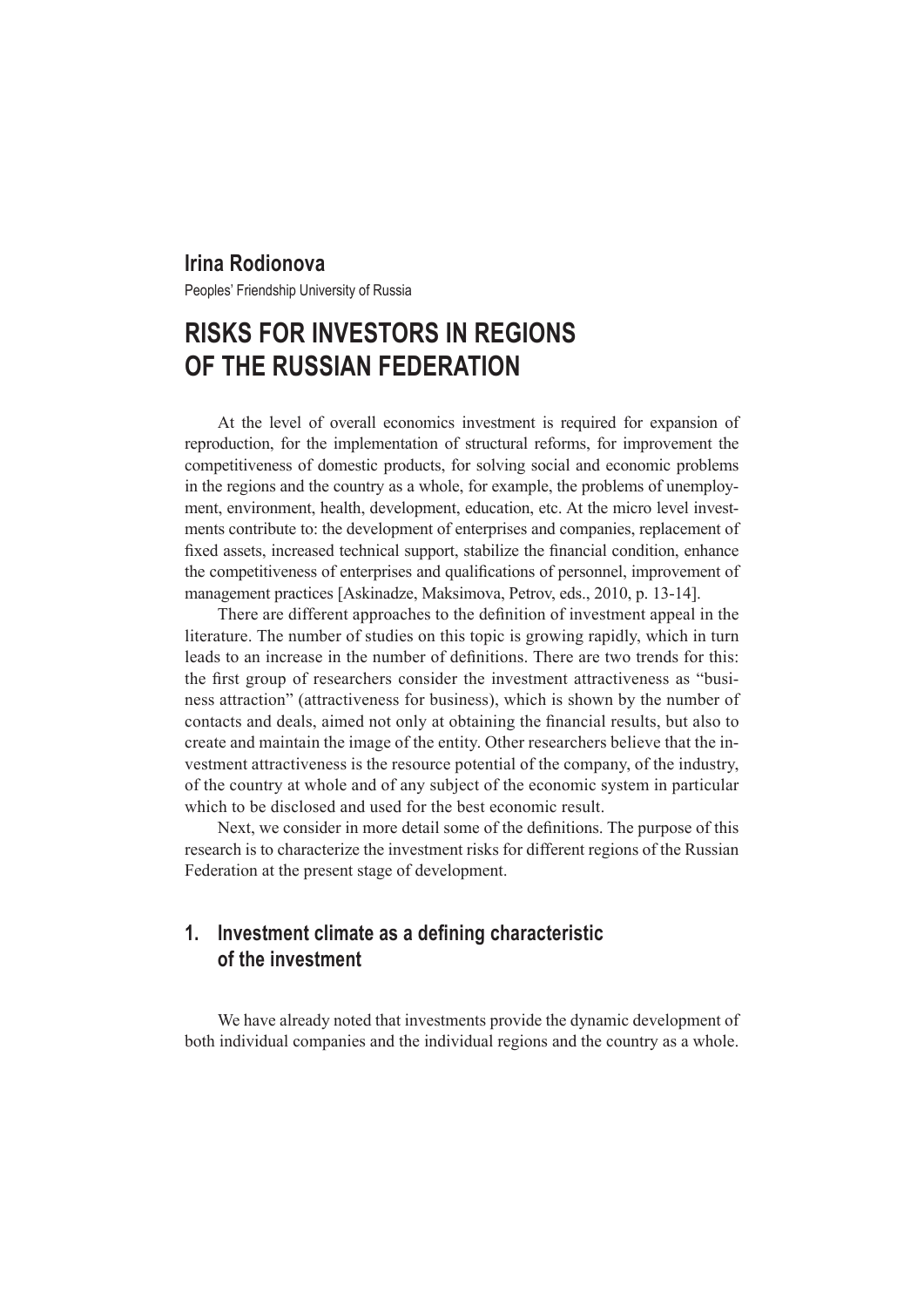Most often, the investment climate is characterized as "(…) a set of political, socio-economic, financial, socio-cultural, institutional and geographical factors specific to a country (region), attracting or repelling investors" [*Investment Rating*…, 2007, р. 20].

Under the investment climate is understood the immediate environment in which the investment processes flow. It is noted that the investment climate is shaped by political, economic, legal, social and other factors that determine the conditions of investment activity in the region and determines the degree of investment risk [Bystrov, 2008].

The investment climate is an important indicator for assessing the level of market reforms and competitiveness of the regions, and so the diagnosis of the investment climate is an important task for regional authorities. Investment attractiveness is defined as a combination of attributes, facilities causing the potential payments in the aggregate demand for investment in the region. It is formed of two components: *investment potential* – the objective possibilities of the region and the *investment risk* – operational conditions for the investor [*Investment Rating*…, 2007, р. 20].

*Investment potential* is considered as a quantitative characteristic that takes into account the main macroeconomic indicators: the saturation area factors of production (natural resources, labor, capital assets, infrastructure) as well as consumer demand. Thus, the figure of the investment potential of each region of the Russian Federation is the aggregate measures, consisting of several component [Fetisov, Oreshin, 2007]. Evaluate the resource-potential, production, consumption, infrastructure, innovation, employment, institutional and financial.

The investment climate and investment attraction is the starting point for the development of regional programs of investment development. Monitoring these indicators in more efficient regulatory functions of regional governments in the investment field. Some authors believe that "(…) to the investment potential include adaptive logical regions for investment, which is a set of economic conditions and the actions of management in the search, recruitment and use of investment resources" [Zhukov, 2006, p. 44-50].

Investment risk characterizes the probability of loss of investments and the income from them. It shows why you should not (or should be) to invest in the enterprise, industry, region or country. In contrast to the investment potential of the investment risk is subject to change in a short period of time. Some factors of the investment risk depends on the policy of regional or federal authorities of the Russian Federation and may vary significantly due to changes in the policy [Guiliano, 2003, p. 103]. As applied to the regions of the Russian Federation the following types of risks are highlighted: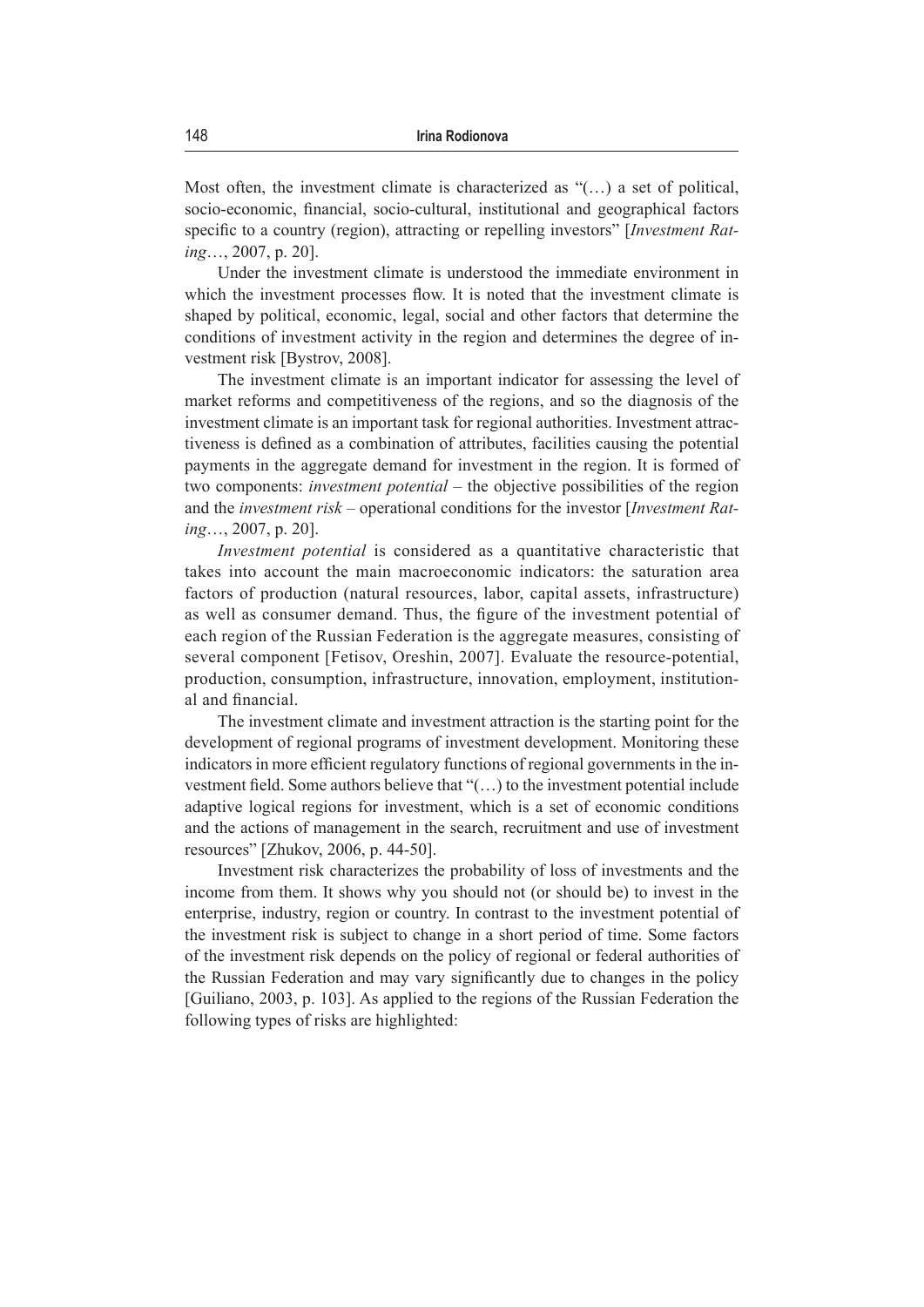- political, depending on the stability of the regional authorities and the political polarization of the population;
- economic, associated with the dynamics of economic processes in the region;
- social, characterized by the level of social tension;
- criminal, determined by the level of crime according to the severity of crimes;
- ecological, calculated as the integral level of environmental pollution;
- financial, reflecting tensions regional budget and total financial performance of enterprises in the region;
- legislative, characterized by a set of legal rules governing economic relations in the territory: local taxes, benefits, limitations, etc.

Of course, it is not sufficient only to consider separately the investment potential of the region or just risk factors for making investment decisions. For example, the region may have high potential (resource-rich), but due to the high level of criminalization can have high levels of investment risk, and therefore have a low overall attractiveness to investors. Thus, these two measures should be studied in relation to each other.

Considering the investment climate, one can not ignore the concept of *investment activity.* This indicator reflects the intensity of investment in the region. It is an important feature of the investment climate area. Investment activity is measured by a set of volumes and rates of investment. Investment activity is in some way the actual implementation of the existing building with the level of investment risks [Salimov, 2009, p. 83-88].

Regional investment activity reflects the dynamics of the relationship and the stages of the investment process, as well as the range of subjects and the range of mechanisms of influence on the pace of sustainable and balanced development of regional investment, their source material and socio-economic outcomes. At the same time, it should be noted that different types of investments often have a multi-directional impact on the region, which, in turn, makes the study of inherent manifestations of regional investment activity, or function [Polozhihina, 2007, p. 11-34].

Analysts of the magazine "Expert RA", published annually analyzes the investment rating of Russian regions, identified the concept of "investment climate" and "investment attractiveness" [*Rating of Investment…*, 2011]. Other researchers believe that the investment climate include investment attraction as a member [Grishina, 2001, p. 5-16]. Opposed to the two previous statements a point of view on the investment climate and investment attraction as equal economic phenomena that interact in the process of the development of the region [Anikeeva, 2005, p. 3-7]. For example, argues that "the investment climate is the result of the interaction of the investment attractiveness and investment in the region., in turn, the investment attractiveness of the region is a combination of investment potential and investment risks" [Salimov, 2009, p. 83-88].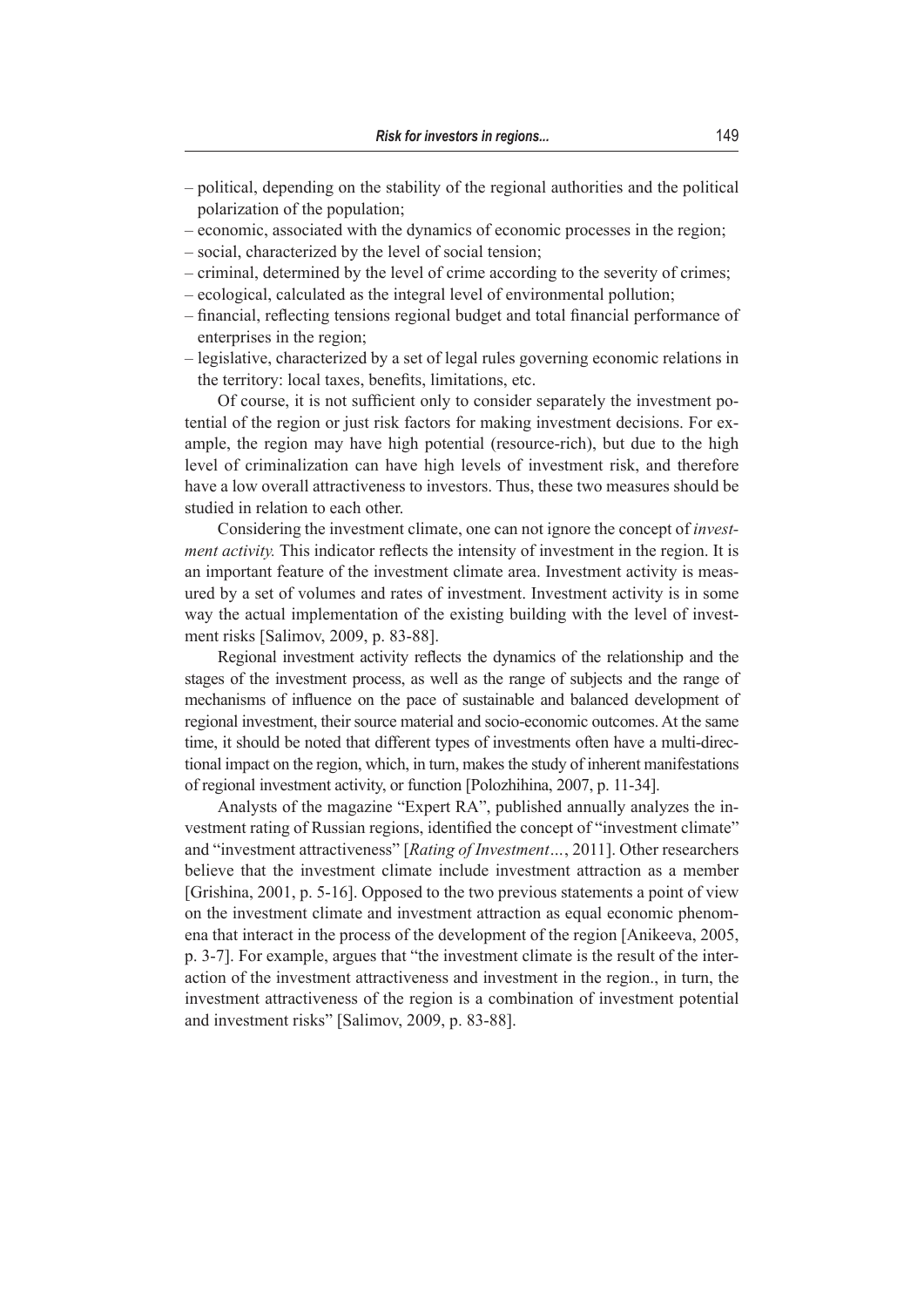# **2. Analysis of the investment climate regions of Russia 2009-10**

Investment decisions are always based on an assessment of factors. Mechanical transfer of known and proven in the international practice methodological approaches to the assessment of the investment climate for the Russian regions is not possible. Understanding this specificity has led in recent years to the development of a number of different areas of investment climate in Russia, carried out not only domestic but also foreign researchers and companies.

In the analysis of the investment climate regions of Russia the author used ratings compiled by the rating agency "Expert RA", which consider the investment climate (investment attraction) of the region, as multivariate index characterizing the relationship of investment potential and investment risk. Analyze the ranking prepared by the agency "Expert RA in 2009-2010 [The Rating Agency].



Expert weight factors of the investment potential and the risks are shown in Fig. 1.

- components of risk: criminal, administrative, social, economic, legal, financial,  $-$ o $$ environmental
- components of the potential: tourism, natural resource, consumer, innovation, in- $\overline{\phantom{a}}$ stitutional, industrial, financial, infrastructure, labor)
- Fig. 1. Expert weight factors of the investment potential and investment risk regions of Russia, 2009-10

Source: The rating agency "Expert RA", http://www.raexpert.ru.

Having analyzed the components of investment risk, we discovered that the corrupted criminal component of the investment process (criminal risk) went ahead. In crisis conditions, conscientious investor and entrepreneur try to save their business by its updating and restructuring, reducing costs, finding new markets and new products. But often, it happened that various commercial struc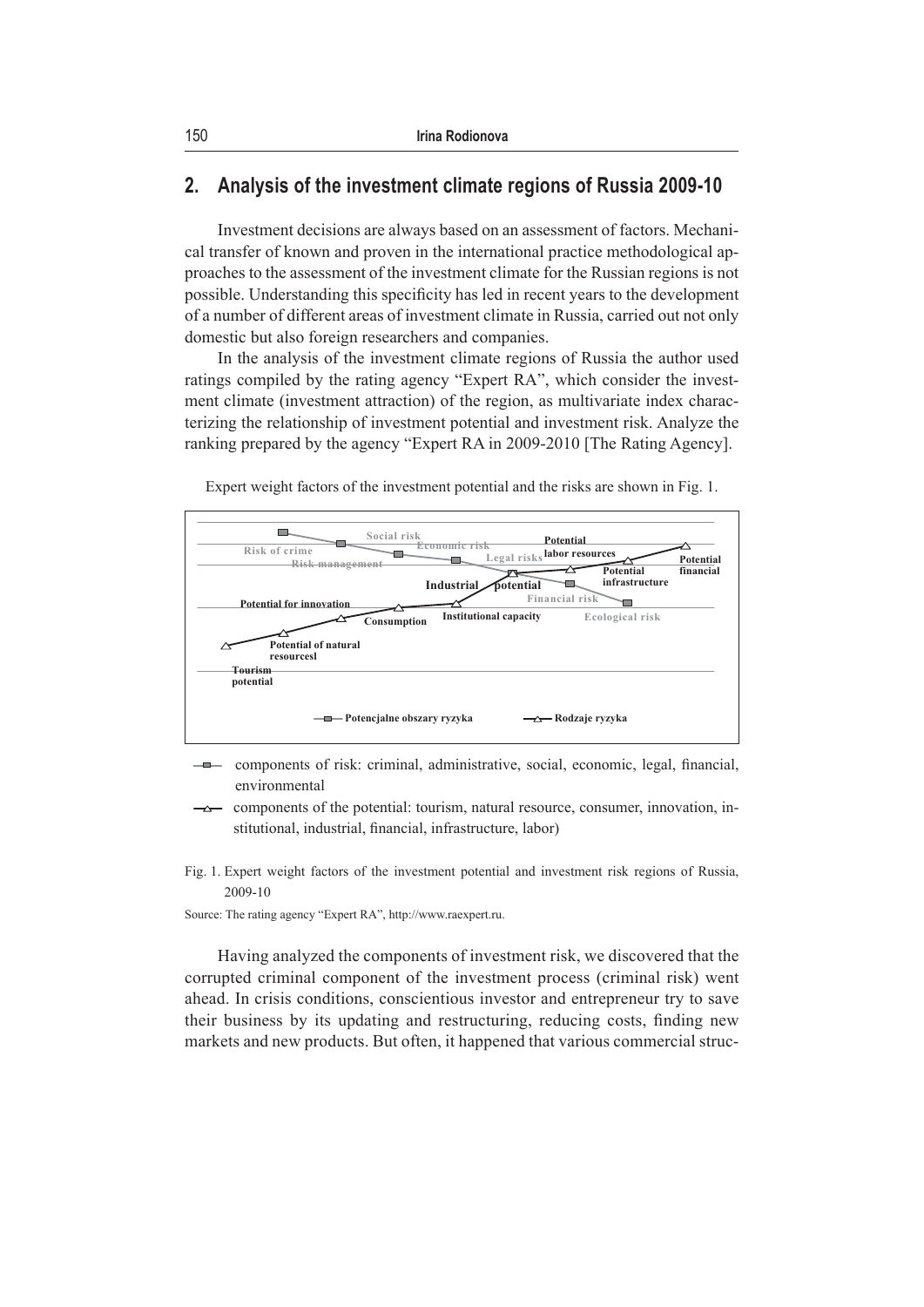tures formed by regional officials, are inflexible and unsustainable in conditions of the deterioration of external factors. All this urges the regional authority on unscrupulous actions, including criminal methods in the struggle on the elimination of competitors. The number of economic crimes is increased also.

"Fair" system of regional governance is becoming one of the decisive positive factor in attracting investors (second position by weight of risk factors). A significant number of subjects of the Russian Federation has their strategies and programs on development which are already worked out and acting now. Their accessibility allows potential investors to understand the perspectives of development of the area, to understand their role in this process and, therefore, be supported by regional authorities. In some regions of Russia are created the most favourable areas both for investors as federal as regional levels.

Let's consider regional leaders on the investment potential and more detailed – the investment risk that influence the trend of regional development. Leading regions for investment potential in 2009-2010 in Russia were: Moscow, St. Petersburg, Moscow and Sverdlovsk regions, Krasnodar region, the Khanty-Mansi Autonomous District (area), Republic of Tatarstan, Krasnoyarsk Krai, Perm Krai, Nizhny Novgorod region. Federal cities of Moscow and St. Petersburg are the largest economic centres of the country, concentrating a great labor, financial, innovation and production capabilities, and a powerful consumer market. Moscow region has a third position thanks to its proximity to the richest and most rapidly developing capital. The high level of costs of having business in the capital made a lot of types of enterprises in it simply impossible. Moscow gets rid of the industry, which is shifting to the nearest regions. There in the past were organized enterprises either targeting for providing Moscovites and Moscow or seeking to use the supercentralized arrangement of russian ecomomics where Moscow is not only the main center of consumption, but also serves as the core transport and logistics structure of the country.

Just four of the region (Sverdlovsk Oblast (region), Khanty-Mansi Autonomous District (area), Krasnoyarsk and Perm Krai) of the top ten were there because of the importance of natural resource factor in their development. In this case, the Sverdlovsk region and the Khanty-Mansi Autonomous District have, in addition the resource component, more powerful consumer, industrial and financial potential. This combination of factors makes the economic development of the region is extremely attractive for investment.

The author would like to point out that in recent years, maintaining the existing distribution of investment attractiveness of the region attracts funds only in certain areas had stable investment climate. Measures to improve the investment attractiveness, taken by regional authorities, should be part of future regional modernization programs. Analyze the RF regions with minimal investment risk (tab. 1).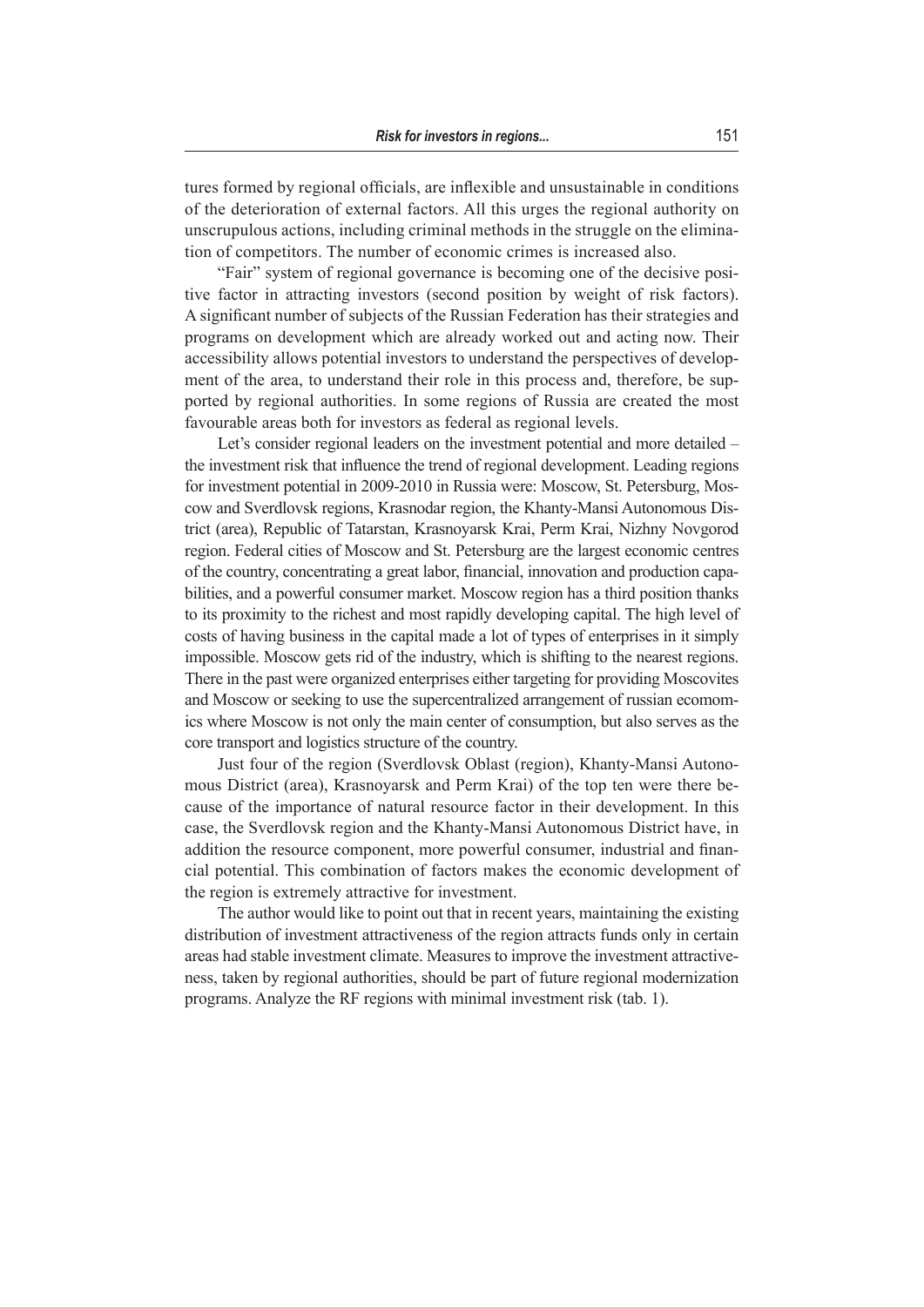| × |  |
|---|--|
|---|--|

| Region           | Rank<br>$-$ investment<br>risk<br>2009-10 | Change of rank<br>- investment<br>risk<br>2009-10<br>to 2008-09 | Rank<br>- investment<br>potential<br>2009-10 | <b>Change of rank</b><br>$-$ investment<br>potential<br>2009-10<br>to 2008-09 |
|------------------|-------------------------------------------|-----------------------------------------------------------------|----------------------------------------------|-------------------------------------------------------------------------------|
| Lipetsk region   |                                           | $\theta$                                                        | 42                                           | $-1$                                                                          |
| Rostov region    | $\overline{2}$                            |                                                                 | 11                                           | $\Omega$                                                                      |
| Voronezh region  | 3                                         | $\overline{4}$                                                  | 23                                           | 3                                                                             |
| St. Petersburg   | 4                                         | $\theta$                                                        | $\overline{2}$                               |                                                                               |
| Tambov region    | 5                                         | 3                                                               | 57                                           | $-1$                                                                          |
| Krasnodar Krai   | 6                                         | $-4$                                                            | 5                                            | $\Omega$                                                                      |
| Penza region     |                                           | $-2$                                                            | 44                                           | 3                                                                             |
| Stavropol Krai   | 8                                         | 8                                                               | 26                                           | $-2$                                                                          |
| Kaluga region    | 9                                         | 8                                                               | 39                                           | $\Omega$                                                                      |
| Volgograd region | 10                                        | 3                                                               | 22                                           | $-3$                                                                          |

Subjects of the Russian Federation with the minimum investment risk

Made on the basis of source: The Rating Agency. "Expert RA", http://www.raexpert.ru.

Analysis of the rating of Russian regions by a factor of investment risk 2009- -2010. suggests that the competition for investment is increasingly winning new formation regions. Typically, this is a relatively small scale regions that have made real progress in diversifying the economy through the development of non-oil industries and the agricultural sector. It recognized leaders Lipetsk, Voronezh, Tambov and Penza region Rankings Add Kaluga region, moving from 17th to 9th place in the ranking. Improved their position Voronezh and Tambov regions, occupy, respectively, 3rd and 5th place (in the past they were on the ranking of the 7 th and 8 th positions).

Low social risks, calm, coupled with effective management, active and flexible attitude of the regional authorities in the Investor create a comfortable environment for attracting investment. Investor-friendly climate gradually converted into growth potential. Can be expected to increase the representation of the group leading regions for the minimum investment risk around Moscow.

In the past, only the presence of large deposits of minerals or advanced industrial base guarantee region attention from investors. But in the context of the global financial and economic crisis, the situation has changed. Over-dependence of regional economies on business industrial giants turned into serious problems. Prospects appear before the regions, investment attraction which draws on real progress in diversifying the economy, social stability, low crime risks. These factors form a new potential for regional development, and equally highly valued by investors and the federal government.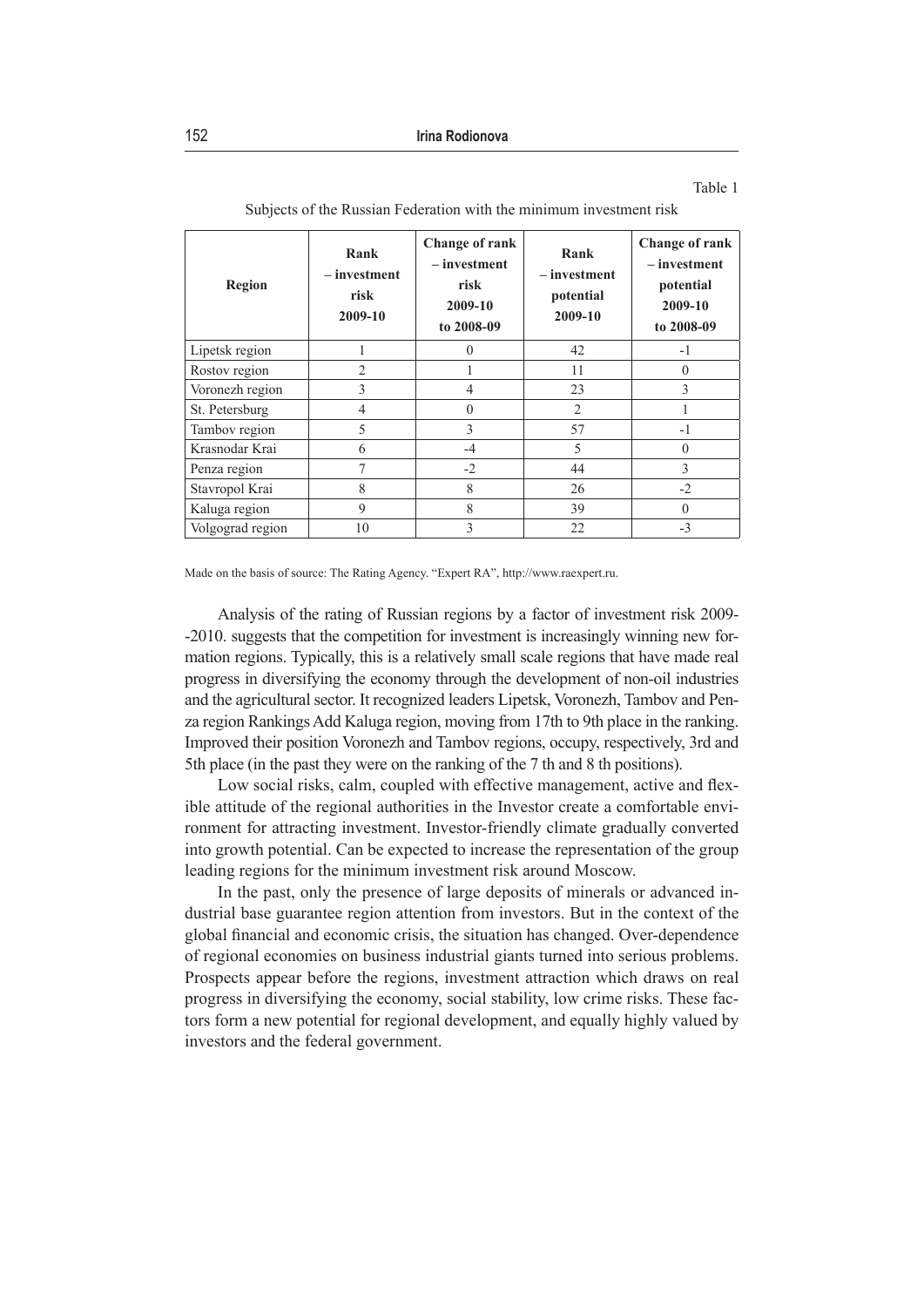# **3. Characteristics of investment risk regions of Russia 2010-11**

Initially, it should be noted that the rating agency revised its methodology for evaluating investment risks. There was a change in management practices in the regions of Russia, including in the sphere of regional legislation. Prescribed in the regulations the rules of business in different regions of Russia is almost smoothed out. In such circumstances, to assess the risk of the legislature was pointless. The second major change occurred in the management of risk. The global crisis has shown that all medium-and long-term regional development programs and strategies were totally inapplicable to economic realities. Many programs have remained unfulfilled.

Smaller changes have affected other private risk. The financial risk assessment added debt of the Federation [WWW1]. The adjustment allowed for the first time to estimate the average Russian investment risks (both private and integral). Each the average risk was calculated as the weighted average of the risk on 83 subjects of the Federation, though the weights performed the region's share in the potential. Experts note that the integrated risk investment for Russia as a country and all its components are reduced.

Still the highest risks for investors in Russia are related to governance. According to the assigned rating of investment attractiveness of Russian regions in 2011 were reported to improve conditions for investment. This is most clearly seen in the reduction of the integral index of investment risk of the country (Fig. 2).



Fig. 2. Components of integrated investment risk (comparison of ratings of 2009-2010 and Fig. 2. Components of integrated investment risk (comparison of ratings of 2009-2010 and 2010- -2011). Components of the integrated indicator: criminal, financial, social, ecological, administrative; and integrated risks

Source: "Expert RA", http://raexpert.ru/ratings/regions/2011/ [16.12.2011].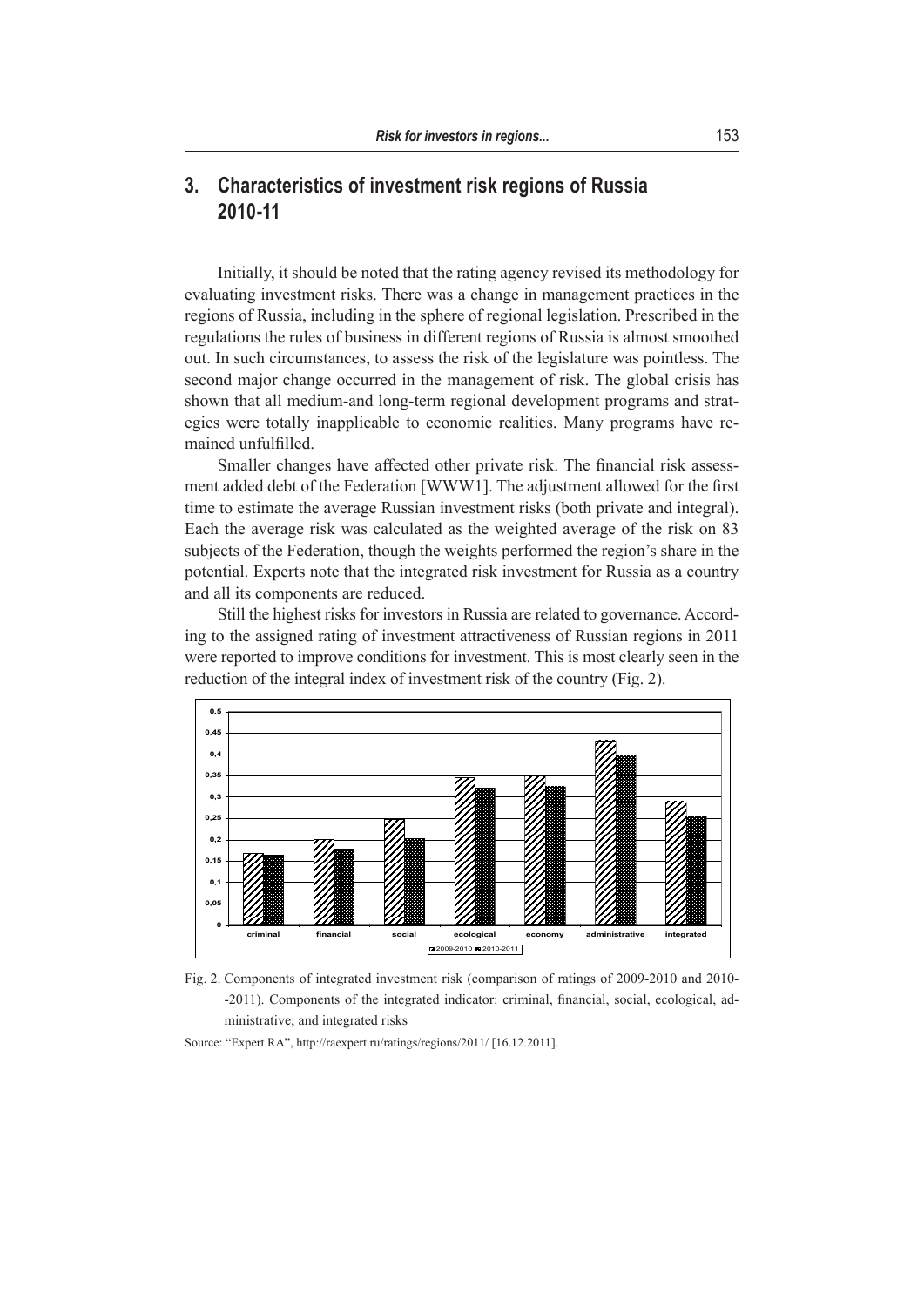Characterize the main trends. In most regions of the Russian Federation to reduce the investment risk was due to changes in its components. In 2011, the region with minimal risk of investing is Krasnodar, Belgorod, Lipetsk and Moscow region, St. Petersburg, Rostov Region, Leningrad and Kaluga regions, the Republic of Tatarstan and the Tambov region.

It should be noted regions of the Russian Federation with the minimum risks. The best indicators of the minimum environmental risk were noted in the Kaliningrad region (the Baltic Sea has a seaside situation), Kursk region (action for environmental protection) and in the Republic of Adygea (The North Caucasus, absence of the industry). The minimum economic risks showed: Republic of Bashkortostan, Krasnodar Krai and Republic of Buryatia. On administrative risk the best indicators were in Krasnodar Krai, in the Sakhalin region and the Kaliningrad region. Krasnodar Krai is in group of leaders thanks to actions for preparation for the Winter Olympic Games of 2014 in Russia (in the city of Sochi).

It is important to note that if as a whole about the country the administrative risk decreased, the increase in the risks connected with management, mentioned a number of the key centers of investment activity, among which Moscow and St. Petersburg, Tataria, Bashkiria, Sverdlovsk region and some other regions.

The first three regions of Russia with the minimum index of financial risk are the Yamalo-Nenets Autonomous Area (these are the largest natural gas fields in Russia), and St. Petersburg and Moscow (two capital regions). On social risk the best (that is the minimum results) are noted again in two capital regions – St. Petersburg and Moscow, and also in the Moscow region (the considerable which part of the population from this region works in Moscow). The minimum criminal risk is noted in the Republics of Adygea and Mari El and the Kirov region.

It is also interesting to note that in each of eight federal districts of the Russian Federation there are leaders – in which the minimum risk of investment is noted (tab. 2).

Table 2

| <b>Federal districts</b> | The territorial subject of the Rus-<br>sian Federation with the minimum<br>indicator of risk for investors | <b>Index</b><br><b>Risk of</b><br>investment | <b>Index</b><br>Potential of<br>investment |
|--------------------------|------------------------------------------------------------------------------------------------------------|----------------------------------------------|--------------------------------------------|
|                          |                                                                                                            | 3                                            |                                            |
| Central district         | Belgorod region                                                                                            | 0.168                                        | 1.424                                      |
| North Western district   | St. Petersburg                                                                                             | 0.187                                        | 2.910                                      |
| Southern district        | Krasnodar Krai                                                                                             | 0.155                                        | 2.760                                      |
| North Caucasus           | Stavropol Krai                                                                                             | 0.235                                        | 1.139                                      |

Regions with the minimum risk of investment in the Federal districts of the Russian Federation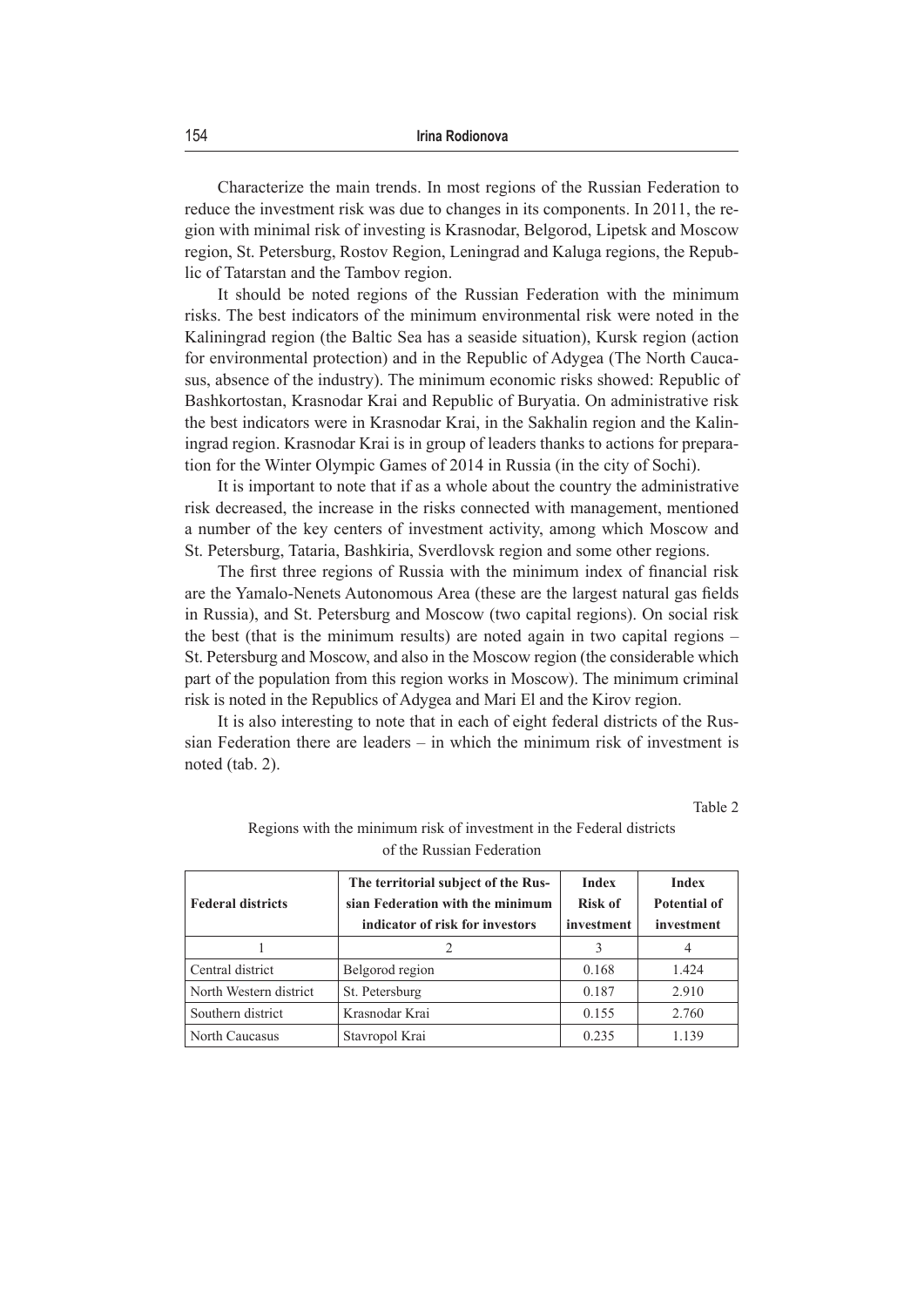| Volga district               | Republic of Tatarstan                                                                                    | 0.217 | 2.388 |
|------------------------------|----------------------------------------------------------------------------------------------------------|-------|-------|
| Ural district                | The Tyumen region (including Khan-<br>ty-Mansi Autonomous Area and the<br>Yamalo-Nenets Autonomous Area) | 0.242 | 1.101 |
| Siberian district            | Tomsk region                                                                                             | 0.257 | 0.751 |
| Dalnevostochny<br>(Far East) | Sakhalin region                                                                                          | 0.234 | 0.628 |

Table 2 cont.

Made on the basis of source data: "Expert RA", http://raexpert.ru/ratings/regions/2011/ [16.12.2011].

Let's characterize the main tendencies. In the majority of regions of the Russian Federation decrease jf the investment risk happened at the expense of change of its components. Following the results of 2011 regions with the minimum risks of investment were Krasnodarskii Krai, the Belgorod, Lipetsk and Moscow regions (oblasti), St. Petersburg, Rostov region, Leningrad and Kaluga regions, Republic of Tatarstan and Tambov region.

Comparison of indicators of investment risk and capacity of regions of the Russian Federation in which the minimum risk for investors is noted, says that, as well as earlier, the highest values of indicators of investment potential were noted in Moscow (3.000), the Moscow region (2.950) and St. Petersburg (2.910). And to regions which have the most adverse conditions for investors (the highest rates of investment risk), belong: Republics Chechen, Tyva, Ingushetia, Kalmykia, Dagestan.

### **4. Analysis of dynamics of the state investments into regions of Russia**

Problem of any state is the prevention of critical crisis social, economic, ecological and other situations in certain regions is is reached by means of state regulation of social and economic development of regions. Such regulation, in particular, can be carried out by the budgetary investments into development of regions. Thus, level of investment appeal of the region considerably is defined by in what measure the development of economy of the region at the expense of the budgetary investments is carried out, i.e. the volume of the budgetary investment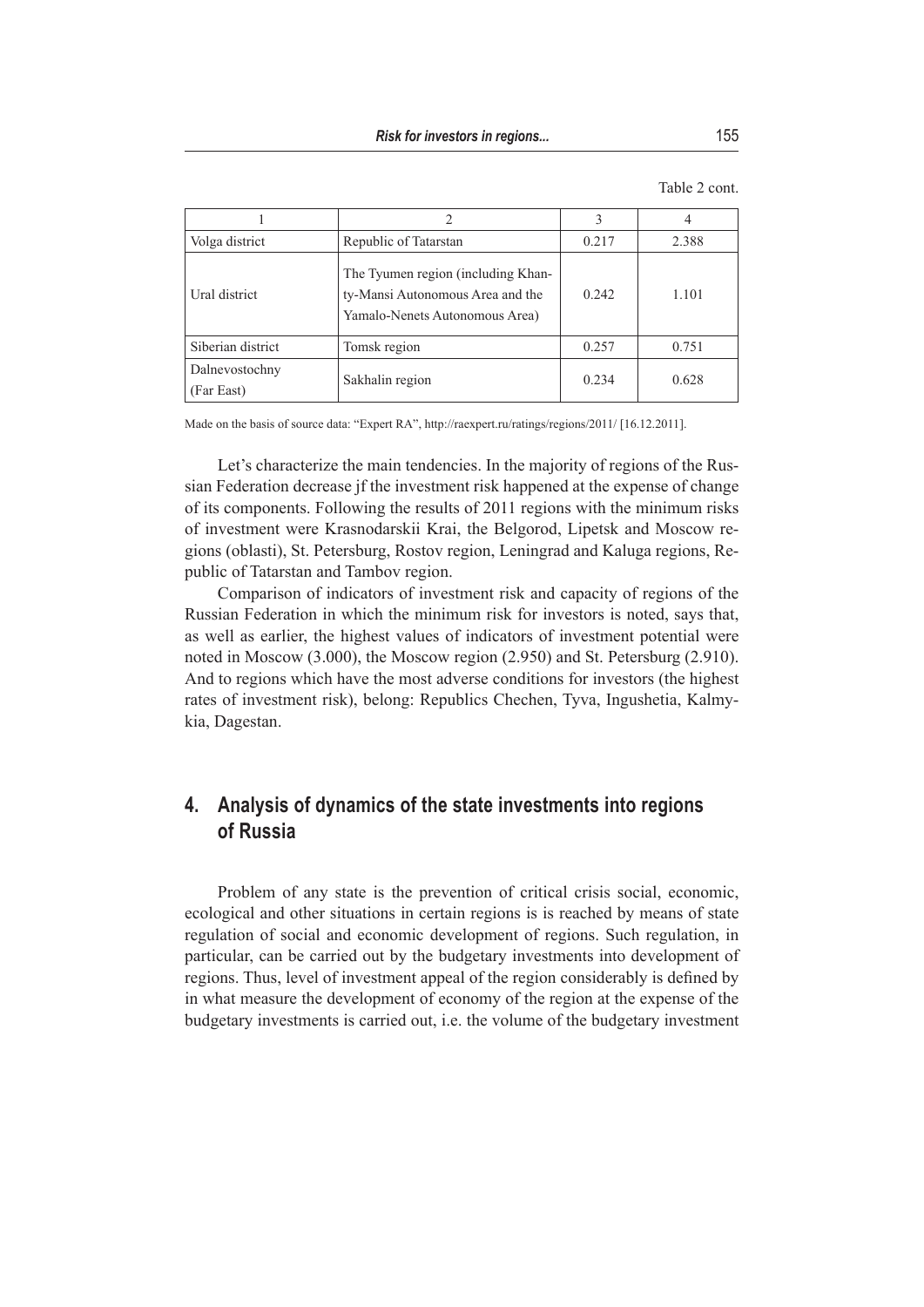in economy of the region is a significant factor of investment activity in this region, especially for unsuccessful regions.

The situation on dynamics of the budgetary investments (investments into fixed capital – investments in fixed assets) in macroregions of Russia and about their specific weight in the all-Russian indicators is illustrated by the data presented in the table (tab. 3).

Table 3

| <b>Federal districts</b>  | 2000    | $\frac{0}{0}$ | 2008    | $\frac{0}{0}$ | 2010    | $\frac{0}{0}$ |
|---------------------------|---------|---------------|---------|---------------|---------|---------------|
| <b>Russia</b>             | 1165234 | 100           | 8781616 | 100           | 8392227 | 100           |
| Central district          | 303918  | 26,1          | 2278329 | 25,9          | 1890966 | 22,5          |
| North Western district    | 116663  | 10,0          | 1040669 | 11,9          | 1049637 | 12,5          |
| Southern district         | 108941  | 9,3           | 704183  | 8,0           | 794412  | 9,5           |
| North Caucasus district   | 25964   | 2,2           | 260241  | 3,0           | 287137  | 3,4           |
| Volga district            | 206781  | 17.7          | 1485341 | 16,9          | 1323384 | 15,8          |
| Ural district             | 250731  | 21,5          | 1482552 | 16,9          | 1431313 | 17,1          |
| Siberian district         | 98647   | 8,5           | 945556  | 10,8          | 889719  | 10,6          |
| Dalnevostochny (Far East) | 53589   | 4,6           | 584745  | 6,7           | 725659  | 8,6           |

#### Budgetary investments into economy of the Federal districts of Russia, 2000-2010 (million rubles)

Calculated by: Regions of Russia. Socio-economic indexes 2011 Statistical collection. Moscow. Federal State Statistics Service (Rosstat), 2011.

In 2000 of 65% of all budgetary investments it was concentrated in three macroregions: Central, Uralsky and Volga. Similar distribution is natural, considering a contribution of these federal districts to industrial development and economic growth of the country. However, by 2010 the share of these regions was reduced to 55% that testifies to some redistribution of investments in the direction of less developed regions of the country.

Distribution of the state investments has ambiguous impact on economy of its regions and the country as a whole. Concentration of means in regions with an increased productivity of factors of production, as a rule, increases growth rates of national economy, but thus strengthens territorial disproportions in social and economic development. Thus, at regional distribution of the budgetary investments the government always faces a choice problem: investment of means to actively developing regions with a potential of growth or support of depressive regions for the purpose of uniform development of all territory of the country. The analysis of data of tab. 3 confirm this thesis.

As a whole growth of the budgetary investments into noted ten-year period is noticeable. Growth of investments after 2008 was caused by the crisis phenomena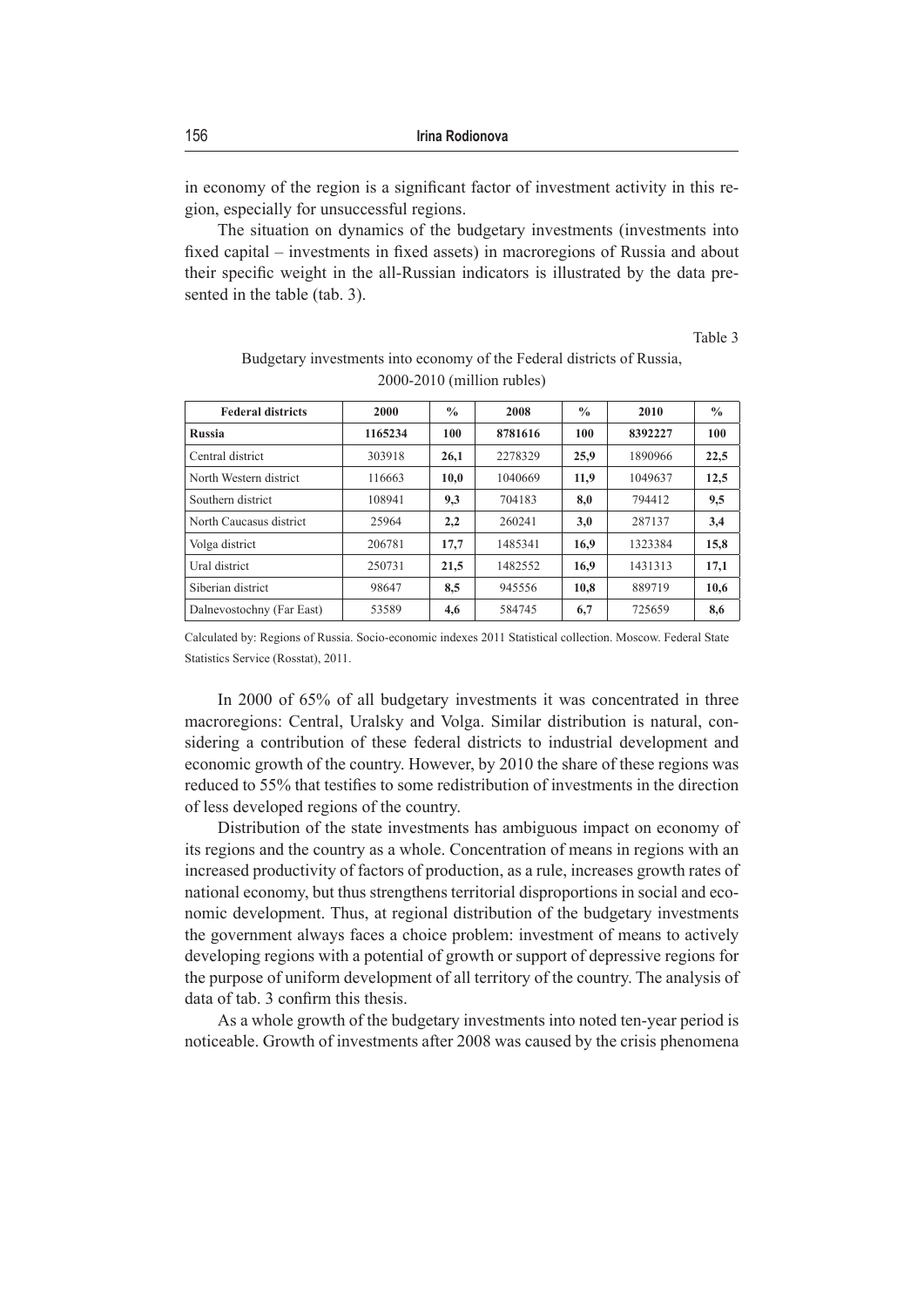in world economy and need of the state support of many branches of a national economy of Russia and less developed regions. Thus many enterprises and the branch centers carried over the state, increasing and without that considerable share of the state in national economy.

Let's distinguish leaders on investments into fixed capital from the state budget from certain territorial subjects of the Russian Federation (tab. 4).

Table 4

| Territorial subjects of the<br><b>Russian Federation</b> | 2000      | $\frac{0}{0}$ | 2008    | $\frac{0}{0}$ | 2010      | $\frac{0}{0}$ |
|----------------------------------------------------------|-----------|---------------|---------|---------------|-----------|---------------|
| <b>Russia</b>                                            | 1 165 234 | 100           | 8781616 | 100           | 8 392 227 | 100           |
| Moscow                                                   | 156 215   | 13,4          | 962 468 | 11,0          | 630 737   | 7,5           |
| Khanty-Mansi Autonomous<br>Area                          | 107 173   | 9,2           | 482 584 | 5,5           | 498 491   | 5,9           |
| Krasnodar Krai                                           | 54 734    | 4,7           | 332 532 | 3,8           | 492 733   | 5,9           |
| Yamalo-Nenets Autonomous<br>Area                         | 82 458    | 7,1           | 399 611 | 4,6           | 387 679   | 4,6           |
| St. Petersburg                                           | 35 891    | 3,1           | 372 637 | 4,2           | 375 016   | 4,5           |
| Moscow region                                            | 50 729    | 4,4           | 481 617 | 5,5           | 345 301   | 4,1           |
| Republic of Tatarstan                                    | 44 716    | 3,8           | 273 098 | 3,1           | 306 020   | 3,6           |
| Krasnoyarsk Krai                                         | 25 457    | 2,2           | 204 171 | 2,3           | 245 618   | 2,9           |
| Sverdlovsk region                                        | 25 8 95   | 2,2           | 242 634 | 2,8           | 217 372   | 2,6           |
| Primorsky Krai                                           | 7332      | 0.6           | 76 970  | 0.9           | 201 057   | 2,4           |
| <b>Total 10 regions</b>                                  | 590 600   | 50,7          | 3828322 | 43,6          | 370 024   | 44,1          |

#### Dynamics of the budgetary investments into territorial subjects of the Russian Federation and (million rubles)

Calculated by: Ibid.

First of all we will note that the structure of the first ten regions on attraction of the budgetary investments in Russia not so strongly changes. It is possible to claim that the state investment policy concentrates the attention on the developed regions with high rates of investment potential and the minimum indicators of investment risk. Except Moscow, St. Petersburg and the Moscow region, generally it concerns those regions where the resource component of potential of economy is generally used. The state investment of these regions is caused by need of their support for the purpose of further replenishment of the state budget at the expense of operation of resource base of the country and obtaining the income from export of fuel and other resources.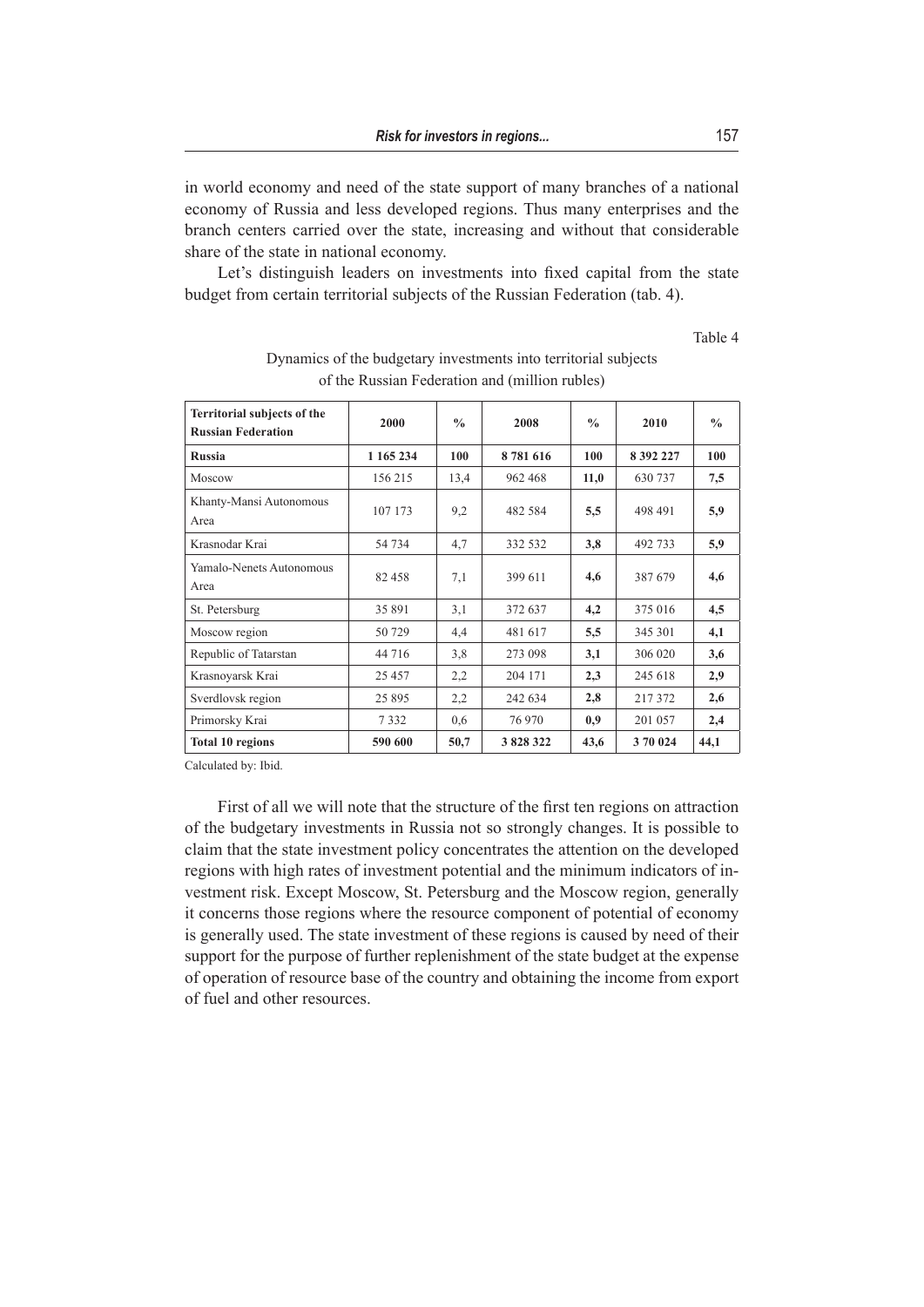Thus, investment support in a bigger measure of regions from a resource component, results in asymmetry of territorial development of the country and distortions in domestic economy.

# **5. Analysis of dynamics of foreign investments into regions of Russia**

Foreign investments into economy of the Russian Federation it is capital investments by foreign investors, and also foreign branches of the Russian legal entities in objects of business activity in the territory of Russia for obtaining the income. Dynamics of foreign investments substantially reflects a condition of investment climate, and also level of the risk for investors.

The analysis of data of structure and volumes of inflow of foreign investments testifies that it is impossible to call quality of the imported capital satisfactory. The main share of investments is the share of «other» investments (generally in type of loan). For national economy the volume of direct foreign investments is more important. Dynamics of inflow of foreign investments and their structure are illustrated by these tables (tab. 5).

Table 5

| Foreign<br>investments | 2000 | 2003 | 2004 | 2005 | 2006  | 2007  | 2008  | 2009 | 2010  | 2010<br>(share of<br>total) |
|------------------------|------|------|------|------|-------|-------|-------|------|-------|-----------------------------|
| total                  | 11,0 | 29,7 | 40.5 | 53,7 | 55,1  | 120.9 | 103,8 | 81.9 | 114,7 | 100%                        |
| direct                 | 4,4  | 6,8  | 9,4  | 13,1 | 13,7  | 27.8  | 27.1  | 15,9 | 13.8  | 12.0%                       |
| portfolio              | 0,2  | 0.4  | 0,3  | 0.5  | 3,2   | 4,2   | 1.4   | 0.9  | 1.1   | 1,0%                        |
| Other                  | 6,4  | 22,5 | 30,8 | 40,1 | 38,25 | 88.9  | 75,3  | 65,1 | 99,9  | 87,1%                       |

#### Inflow of foreign investments to economy of Russia (billion US dollar)

Calculated by: Ibid.

Foreign investments in a "portfolio" form (about 1%) which around the world provide capital movement from the financial sphere in real sector of economy are very small. Volumes of direct investments arriving to Russia also are extremely insignificant. Owing to influence of world financial and economic crisis in 2008- 2009 inflow of foreign investments to Russia decreased more than by 30%.

But as a whole over the last 10 years inflow of foreign investments to economy of Russia is characterized by accruing volumes and high dynamics of growth.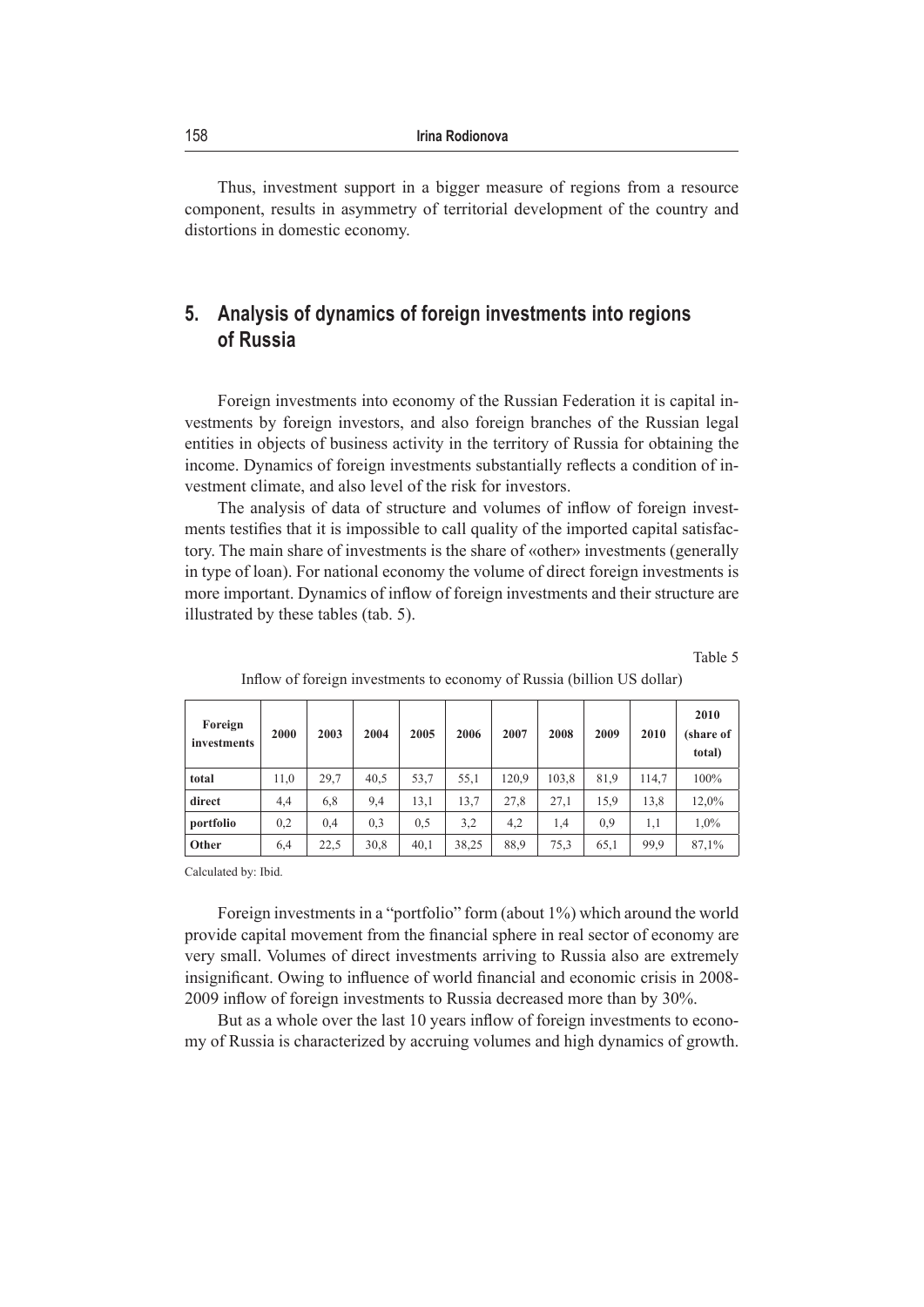Investments almost from 110 countries arrived. Among the main countries investors are: Cyprus, Netherlands, Luxembourg, China, Germany, Great Britain, Ireland, France, Japan, Virgin Islands.

Let's pay attention to the analysis of direct foreign investments (about 30%) from the total amount of foreign investments into the Russian Federation). Data on the dynamics of the process are presented below (tab. 6).

Table 6

| Territorial subjects of the<br><b>Russian Federation</b> | 2000        | $\frac{0}{0}$ | 2007       | $\frac{0}{0}$ | 2010          | $\frac{0}{0}$ |
|----------------------------------------------------------|-------------|---------------|------------|---------------|---------------|---------------|
| <b>Russia</b>                                            | 4 4 29 3 19 | 100           | 27 797 409 | 100           | 13 810 043    | 100           |
| Moscow                                                   | 1 472 807   | 33,3          | 15 656 092 | 56,3          | 3 793 553     | 27,5          |
| Krasnodar Krai                                           | 958 892     | 21,6          | 171 567    | 0,6           | 208 616       | 1,5           |
| Sakhalin region                                          | 246 131     | 5,6           | 3 784 870  | 13,6          | 798023        | 5,8           |
| Leningrad region                                         | 205 462     | 4,6           | 379 042    | 1,4           | 380 910       | 2,8           |
| Moscow region                                            | 204 938     | 4,6           | 2 076 474  | 7,5           | 2 201 5 28    | 15,9          |
| Tyumen region                                            | 147 996     | 3,3           | 118 569    | 0,4           | 68 186        | 0,5           |
| St.-Petersburg                                           | 146 681     | 3,3           | 776 374    | 2,8           | 538 128       | 3,9           |
| Kaluga region                                            | 74 241      | 1,7           | 142 443    | 0.5           | 1 0 5 5 4 4 5 | 7,6           |
| Sverdlovsk region                                        | 73 550      | 1,7           | 119 121    | 0,4           | 204 212       | 1,5           |
| Samara region                                            | 59 630      | 1,3           | 84 156     | 0.3           | 70 744        | 0,5           |
| <b>Total 10 regions</b>                                  | 3590328     | 81,1          | 23308708   | 83,9          | 9 3 1 9 3 4 5 | 67,5          |
| Republic of Tatarstan                                    | 53 655      | 1,2           | 417923     | 1,5           | 146 488       | 1,1           |
| Arkhangelsk region                                       | 1381        | 0.03          | 203 399    | 0.5           | 425 292       | 3,1           |
| Nizhny Novgorod Region                                   | 27 513      | 0,6           | 136 442    | 0,5           | 396 342       | 2,9           |

Direct foreign investments in economy of leading regions, 2000-2010 (thousand dollars of the USA)

Calculated by: Ibid.

The table illustrates the fact of reducing the volume of foreign investments in Russia as a result of the global financial and economic crisis (about \$ 28 billion in 2007, less than \$ 14 billion in 2010). By 10 leading regions accounts for the flow of foreign direct investment in Russia – about 70-80%. The largest volumes of foreign direct investment is in Moscow – 56% in 2007 (27.5% in 2010). Region's position among the leaders change. So, on the 2nd place in 2000 was the Krasnodar region (21.6%), and in 2010 at the second position went Moscow region (15.9%). In 2010, the leading regions, outside the top ten in terms of foreign direct investment, are: Moscow, Moscow, Kaluga region, Sakhalin Region, St. Petersburg. Shares of all other regions of the Russian Federation in the total investment – remain small.